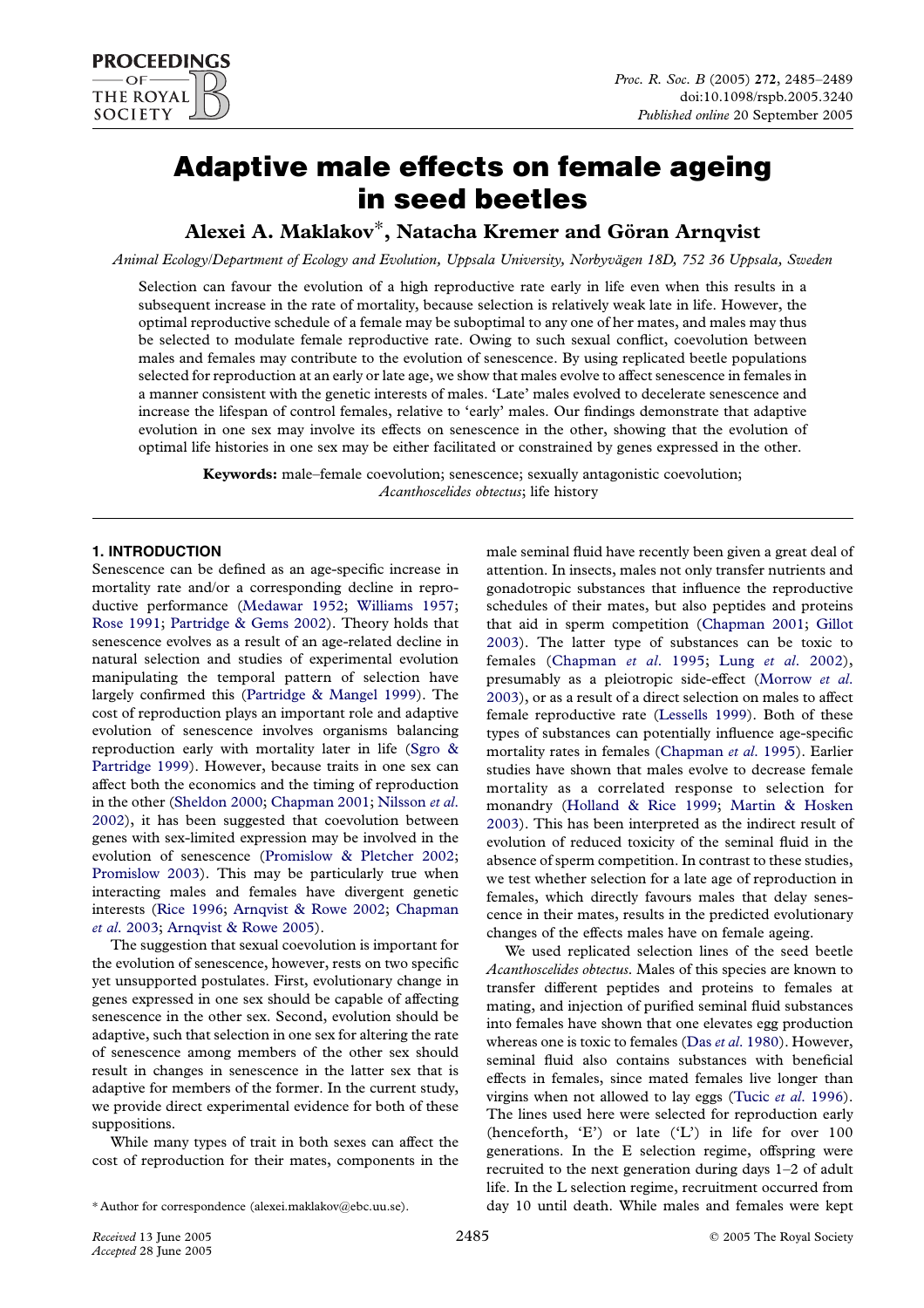together and mated from day 1 in both selection regimes, fitness was thus accrued during days 1–2 in the E lines and from day 10 until death in the L lines. Previous work based on these lines have shown that the L lines have evolved decreased rates of senescence, reduced early fecundity, increased body size, prolonged lifespan and elevated late life fecundity relative to the E lines (Tucic et al[. 1996,](#page-4-0) [1998](#page-4-0), [2004\)](#page-4-0). In terms of selection among males on their effects on female mortality rates, these selection regimes differ dramatically. In contrast to E females, L females must survive until day 10 to produce any offspring at all. Therefore, we hypothesize that males that transfer seminal substances that decelerate senescence in their mates will be favoured in the L regime. Control females mated to males from the L regime should therefore show a lower rate of senescence compared to control females mated to males from the E regime.

### 2. MATERIAL AND METHODS

#### (a) Selection regimes

Selection lines were obtained from the laboratory of N. Tucic, University of Belgrade, where they had been maintained under the L ( $N=4$ ) or the E ( $N=4$ ) selection regimes since 1989 (109 generations of selection for L lines and 150 for E lines) under adult aphagy. All work reported here was performed at 28 °C and 65% relative humidity and beetles were reared on common beans, Phaseolus vulgaris. Beans were biodynamically grown and were frozen prior to use. During selection, males and females in the E lines were kept together with beans and allowed to mate and reproduce freely for 48 h after emergence after which adults were removed. Males and females in the L lines were kept together and allowed to mate from day 1, but eggs laid prior to day 10 did not contribute to the next generation (beans were introduced at day 10) [\(Tucic](#page-4-0) et al[. 1996](#page-4-0)). We also used beetles from the base population from which all selection lines were originally derived. Base population beetles were allowed to reproduce during their entire lifespan. We kept all selection lines at a population size of approximately 1500 individuals under identical conditions and completely relaxed selection for five generations prior to the start of the experiments, to avoid any maternal effects that might occur. The lifespan of  $A$ . *obtectus* females ranges from 11 to 20 days (Tucic et al[. 1996\)](#page-4-0), depending on the availability of egg-laying substrate and raising conditions.

#### (b) Experiments

Virgin beetles for our experiments were generated in the following way. Beans showing the typical transparent 'windows' produced by pre-pupal larvae were placed individually in aerated plastic containers. The beans were inspected several times per day and any newly emerged adults were removed. Beetles were then immediately weighed and isolated individually. All beetles were 2 days old at the start of the experiments. We placed each male with a randomly selected control female from the base population in a 35 mm Petri dish for 30 min and observed whether mating occurred. To ensure that only one mating occurred, males and females were separated immediately after completed copulation. Pairs that did not mate during the trial were discarded (12% for E and 18% for L males overall; GLIM model (binomial errors using Williams's correction for overdispersion) test for difference between E and L lines,  $\chi^2$ <sub>1</sub> = 1.4,  $p$  = 0.237) ([Crawley 1993\)](#page-3-0). We mated 20 males from each of the eight

selection lines, as well as from the single base population, to one base population female each. This procedure was repeated three times and each time was treated as block in the analysis. In total, we successfully paired 60 males from each of the lines to base population females. Following these experimental matings, females were placed individually in 35 mm Petri dishes containing 10 fresh beans (replaced at days 2, 4 and 6) and were allowed to reproduce until death. Mortality was recorded daily. All eggs laid were counted in the first block only. We recorded (i) the time after egg laying that the first adult offspring emerged from each dish and (ii) the proportion of offspring emerged 34 days after egg laying, as alternative measures of offspring development time. Although we present only the data on the former here, separate analyses of the two measures yielded qualitatively identical results in terms of the effects of selection on offspring development time.

#### (c) Data analysis

We used WINMODEST ([Pletcher 1999](#page-4-0)) to compare four different models for describing the temporal pattern of mortality (Gompertz, Gompertz–Makeham, logistic and logistic–Makeham) using log-likelihood tests. In most cases, the mortality function was best described by the Gompertz model [\(Gompertz 1825](#page-4-0));  $\mu_x = \alpha e^{\beta x}$ , where  $\mu_x$  is the predicted instantaneous mortality rate at age  $x$ ,  $\alpha$  is conventionally interpreted as the baseline mortality rate and  $\beta$  as the rate of increase in mortality with age (i.e. the rate of senescence). We then performed sensitivity analyses for all subsets of data, to test for robustness of estimated model parameters. The results of these analyses showed that maxima of the likelihood functions in all cases lay within a feasible range of parameter space ([Pletcher 1999\)](#page-4-0). The parameters  $\alpha$  and  $\beta$  were estimated separately for each line and block and subsequently averaged across blocks prior to analysis to avoid pseudoreplication.

We used standard parametric statistics whenever the assumptions of such models were fulfilled. Data on baseline morality rate and the rate of increase in mortality rate were log-transformed, to normalize error distributions, prior to applying a multivariate general linear model (MANOVA) to compare patterns of mortality between selection regimes (SYSTAT 11). As we were unable to fully normalize the residual distribution in the model of female longevity, this model was evaluated by bootstrapping the residuals of the original model ([ter Braak 1992](#page-4-0); [Manly 1997\)](#page-4-0) (999 bootstrap replicates). We note that tests based on this bootstrap procedure were in no case conflicting with analogous conventional F-tests. The temporal pattern of egg production was analysed by first regressing the number of eggs laid on age for each individual female. The intercept and slope from these regressions were then collectively treated as response variables in a nested MANCOVA, with female mass as a covariate and line nested within selection regime. Variation in development time was analysed in a nested repeated-measures ANOVA, with female age as a within-subjects factor and selection regime, line nested within selection regime and block as between-subjects factors. Since the base population was not replicated, we were unable to test for differences between mates of each of the selection regimes and those of base population males. We note, however, that the observed average value for mates of base population males was intermediate to the mean values across replicates of the two selection regimes for most relevant parameters (Tucic et al[. 1996\)](#page-4-0).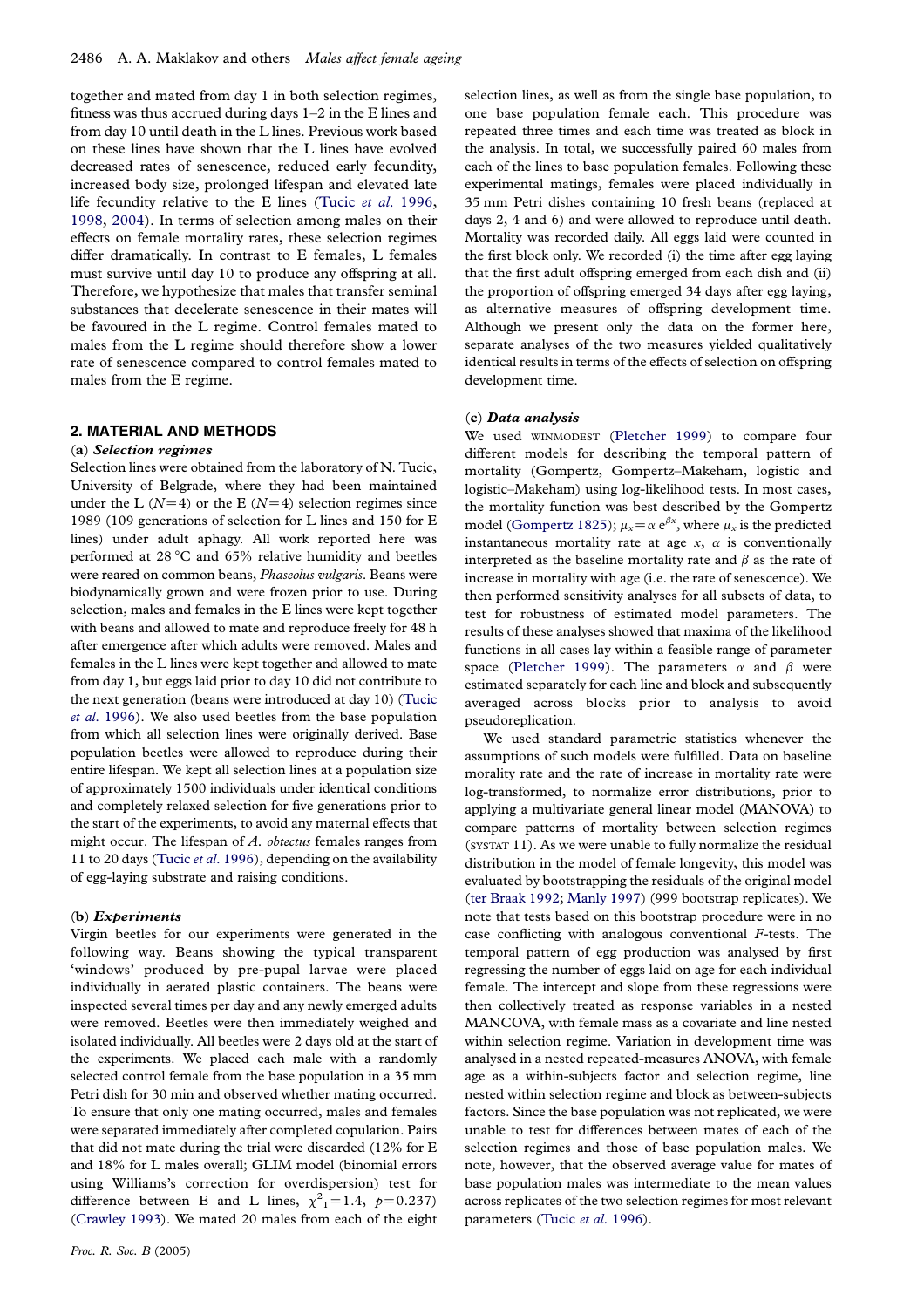#### 3. RESULTS AND DISCUSSION

Male selection regime significantly affected mortality rates among control females (MANOVA of the two Gompertz parameters ([Gompertz 1825](#page-4-0)), Wilks'  $\lambda_{2,5}$ =20.73, p= 0.004). Univariate analyses of variance showed that this effect was due to a decelerated rate of senescence  $(F_{1,6}$ 20.492,  $p=0.004$ ; figure 1b), but also to an elevated baseline mortality rate  $(F_{1,6}=6.071, p=0.049;$  figure 1a) in females mated to L males compared to those mated to E males (figure 2). Mortality decomposition analysis ([Pletcher](#page-4-0) et al. 2000) suggests that baseline mortality rate accounted on average for 42%, while rate of senescence accounted on average for 58% of the differences in longevity observed between the E and the L populations.There was a negative phenotypic correlation across selection lines between male induction of female baseline mortality and female rate of senescence  $(r=-0.783, p=0.021)$ , but, as predicted, females mated to L males lived longer on average than did females mated to E males [\(table 1\)](#page-3-0). The average longevity of mates of base population males (18.5 days) was intermediate to the mean longevities observed among mates of E males (17.9) and those of L males (18.7).

Offspring development time was shorter among females mated to E males ( $F_{1,12} = 7.65$ ,  $p=0.017$ ), no doubt a result of the paternal genetic contribution to offspring (Tucic et al[. 2004](#page-4-0)). However, offspring development time also increased with maternal age ( $F_{3,36}$ =10.46,  $p$ <0.001) and, most importantly, did so at a faster rate among females mated to E males compared to L males (female age  $\times$  selection regime;  $F_{3,36}$ =5.07, p=0.005; [figure 3\)](#page-3-0). This result shows that the rate at which the phenotypic quality of offspring deteriorates with female age, an important gauge of senescence (Kern et al[. 2001\)](#page-4-0), is to some extent attributable to their mates and so provides additional support for decelerated senescence among females mated to L males.

In general, our results provide evidence for adaptive evolution of the effect that males have on female senescence. As predicted, females enjoyed lower rates of senescence when mated to males that have been selected to lower the rates of senescence among their mates. Selection in both sexes should favour decelerated senescence in females in the L selection regime, so this effect is unlikely to be opposed by antagonistic adaptations in females. In accord with this, previous studies of these lines have shown that the rate of female senescence is indeed lower in L females (Tucic et al[. 1996\)](#page-4-0). In theory, males could achieve this effect by depressing early reproductive effort in their mates and/or by decreasing their cost of reproduction. The fact that we found no significant effect of male selection regime on the temporal pattern of egg production of their mates (Wilks'  $\lambda_{2,150}$ = 0.992,  $p=0.556$ ) shows that the effects seen were primarily mediated by a decreased net cost of reproduction. We suggest that males have achieved this by transferring a more beneficial ejaculate to females at mating. Since these beetles do not feed as adults, more nutrients and/or water in the seminal fluid could effectively lower the rate of senescence among females.

The effects seen in our experiment could, at least in part, represent a correlated response to other forms of adaptations in males. However, we believe that this is unlikely for the following reasons. In our selection lines,



Figure 1. Male beetles evolved to affect mortality rates among their mates. Males from the 'late' selection regime induced (a) somewhat higher rates of baseline mortality but  $(b)$ decelerated rates of senescence in control females, compared to males from the 'early' regime. Figure shows box plots, where points represent mean Gompertz parameters for each replicated selection line across blocks as estimated by a maximum-likelihood procedure ([Pletcher 1999\)](#page-4-0).



Figure 2. Mortality rates among control females mated to males from the eight selection lines, shown as averages per line across the three blocks. Mates of 'early' males (open symbols) exhibit accelerated ageing compared to mates of 'late' males (filled symbols). The data points represent raw data for mortality rate  $(\mu_x)$ .

there has been direct artificial selection for female age at reproduction (Tucic et al[. 1996](#page-4-0)). This direct selection translates into two forms of indirect selection in males: (i) selection on the lifespan of males and (ii) selection on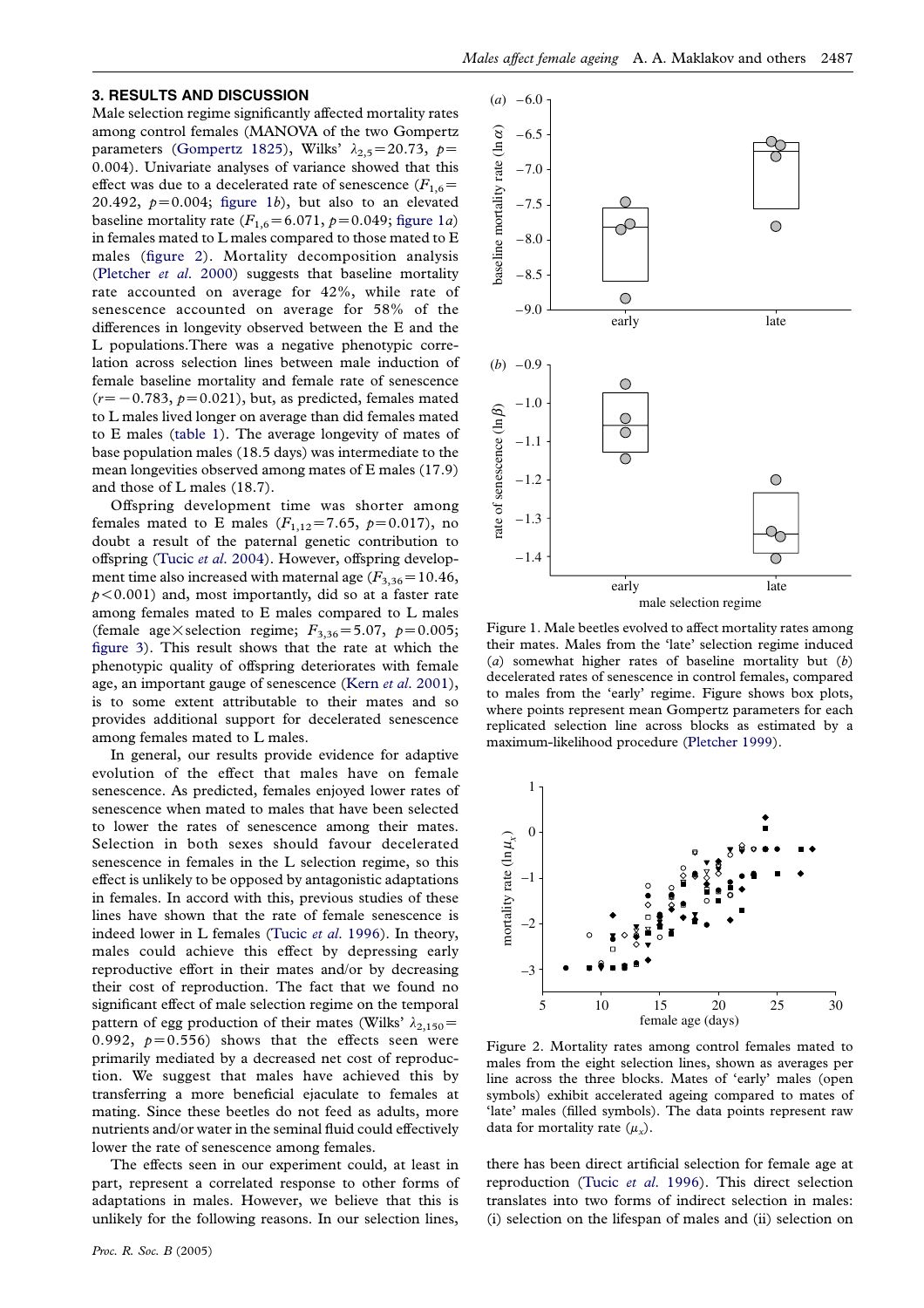<span id="page-3-0"></span>Table 1. Nested ANOVA of female longevity (bootstrap significance tests).

|                                      | d.f. | F      |       |
|--------------------------------------|------|--------|-------|
| male selection regime                |      | 5.282  | 0.026 |
| block                                | 2    | 39.162 | 0.001 |
| female mass                          | 1    | 20.788 | 0.001 |
| male selection regime $\times$ block | 2    | 0.347  | 0.714 |
| line (male selection regime)         | 6    | 1.395  | 0.225 |
| error                                | 467  |        |       |



Figure 3. Senescence as manifested by an increase in offspring development time with female age. Again, senescence was decelerated in mates of males from the 'late' selection regime (filled symbols, solid line) compared to those of males from the 'early' selection regime (open symbols, dashed line). Symbols represent mean offspring age at first adult emergence  $(\pm s.e.)$  per line and block.

the lifespan of their mates. Because there is direct selection on female age at reproduction, however, male lifespan should be less closely related to male fitness than should the lifespan of their mates (e.g. males that are dead prior to day 10 can father many offspring in the L selection regime provided that their mates live past day 10). Thus, although our data do not allow us to determine the relative importance of these two forms of selection, we suggest that indirect selection in males generated via males' effects on female lifespan should be stronger. Female coevolutionary response to male adaptation is predicted to occur, but the direction of this response will depend on the interaction between sexual and natural selection and female resistance may exhibit complex age-dependent patterns ([Pletcher](#page-4-0) et al. 1997; Sgro et al[. 2000\)](#page-4-0). Further theoretical and empirical work is needed to resolve this issue.

We note that females suffered a higher baseline mortality rate when mated to L males. Because L males have been selected to prolong female lifespan, this effect was unpredicted. One possible explanation for this result is that the female mating rate may differ in the two selection regimes. Because females do not remate until a few days after their initial mating [\(Huignard 1974](#page-4-0)), the E regime should be effectively monandrous while the L regime is polyandrous. Male adaptations that aid in sperm competition but are harmful to females may therefore have been lost in the E regime, where selection in one sex favours the same genes as does selection in the other sex and so there is no opportunity for sexual conflict ([Holland](#page-4-0) [& Rice 1999](#page-4-0); Arnqvist et al. 2000), but may have been favoured in the L regime. Thus, it is possible that the higher baseline mortality rate experienced by control females mated to L males, compared to those mated to E males, reflects a relatively higher cost of mating with the former males. Because L males have then evolved under sperm competition, but E males have not, this is in line with other studies showing that male seminal fluid substances that are beneficial to males in terms of sperm competition may also be harmful to their mates (Chapman et al. 1995; [Holland & Rice 1999](#page-4-0); [Martin](#page-4-0) et al. 2004).

Male beetles evolved to affect the mortality rate of their mates in a manner that is in line with the genetic interests of males, but not necessarily those of females. However, males appeared to be caught in an evolutionary dilemma. When females only reproduced late in life, males clearly evolved adaptations that decelerated ageing in their mates, but also evolved to increase female baseline mortality rate. The first and main of these effects is beneficial to individuals of both sexes, while the latter is likely to have sexually antagonistic fitness effects. Our results show that senescence in one sex can indeed be shaped by the adaptive evolution of sex-limited traits in the other, and so provide important evidence for a role of male–female coevolution in the evolution of ageing [\(Promislow &](#page-4-0) [Pletcher 2002;](#page-4-0) [Promislow 2003\)](#page-4-0).

D. Seslija and N. Tucic generously provided the selection lines used in this study. We thank The Swedish Research Council, The Royal Swedish Academy of Sciences and The European Union (Marie Curie Intra-European Fellowship to AAM) for financial support and Isobel Oliver for assistance in the laboratory. We are also grateful to Scott Pletcher for providing the WINMODEST software and to D. Promislow, L. Rowe, M. Tatar and two anonymous reviewers for comments on an earlier version of this contribution.

#### **REFERENCES**

- Arnqvist, G. & Rowe, L. 2002 Antagonistic coevolution between the sexes in a group of insects. Nature 415, 787–789.
- Arnqvist, G. & Rowe, L. 2005 Sexual Conflict. Princeton: Princeton University Press.
- Arnqvist, G., Edvardsson, M., Friberg, U. & Nilsson, T. 2000 Sexual conflict promotes speciation in insects. Proc. Natl Acad. Sci. USA 97, 10 460–10 464. ([doi:10.1073/pnas.97.](http://dx.doi.org/doi:10.1073/pnas.97.19.10460) [19.10460.](http://dx.doi.org/doi:10.1073/pnas.97.19.10460))
- Chapman, T. 2001 Seminal fluid-mediated fitness traits in Drosophila. Heredity 87, 511–521. ([doi:10.1046/j.1365-](http://dx.doi.org/doi:10.1046/j.1365-2540.2001.00961.x) [2540.2001.00961.x.\)](http://dx.doi.org/doi:10.1046/j.1365-2540.2001.00961.x)
- Chapman, T., Liddle, L. F., Kalb, J. M., Wolfner, M. F. & Partridge, L. 1995 Cost of mating in Drosophila melanogaster females is mediated by male accessory gland products. Nature 373, 241–244. ([doi:10.1038/373241a0.](http://dx.doi.org/doi:10.1038/373241a0))
- Chapman, T., Arnqvist, G., Bangham, J. & Rowe, L. 2003 Sexual conflict. Trends Ecol. Evol. 18, 41–47. ([doi:10.1016/](http://dx.doi.org/doi:10.1016/S0169-5347(02)00004-6) [S0169-5347\(02\)00004-6.\)](http://dx.doi.org/doi:10.1016/S0169-5347(02)00004-6)
- Crawley, M. J. 1993 GLIM for ecologists. Oxford: Blackwell Science.
- Das, A. K., Huignard, J., Barbier, M. & Quesneau-Thierry, A. 1980 Isolation of two paragonial substances deposited into the spermatophores of Acanthoscelides obtectus (Coleoptera, Bruchidae). Experientia 36, 918–920. ([doi:10.1007/BF01953792.\)](http://dx.doi.org/doi:10.1007/BF01953792)